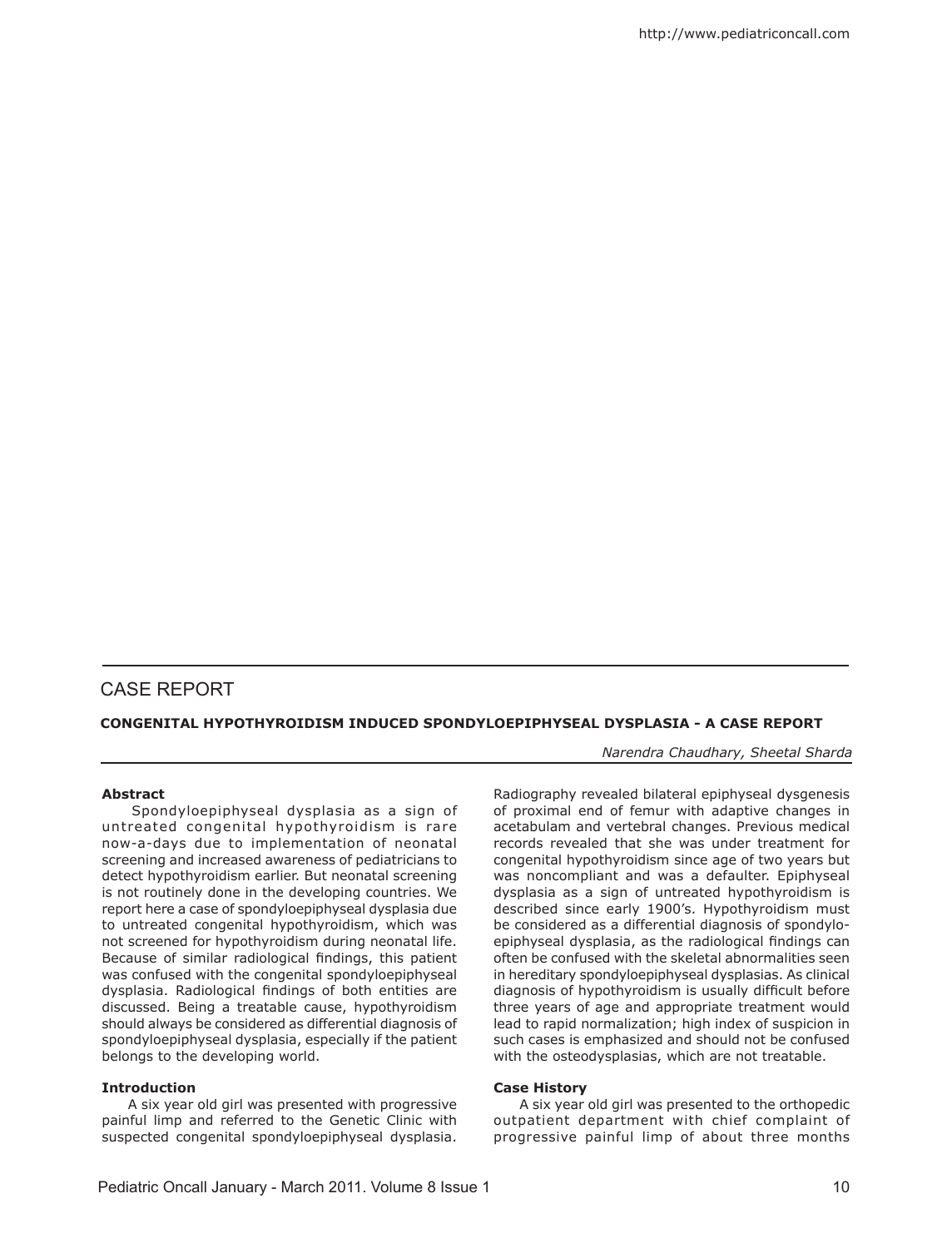duration. There was no history of trauma, bone pain or fever. On suspicion of congenital spondyloepiphyseal dysplasia, she was referred to the Genetic Clinic. The girl was the second birth order of non-consanguineous marriage, delivered at full term by lower segment caesarian section (indication not known). The age of the mother was 24 years at the time of conception. The information about thyroid status during infancy was not available and the patient was not screened for hypothyroidism. There was history of delayed cry and she was kept in nursery for six days. There was a still birth prior to this child. The father had consulted a private physician at the local area at age of two years for global developmental delay. Review of previous records revealed that she was worked up for congenital hypothyroidism at that time. Her first thyroid profile showed TSH values >100 IU/ml and free T4 was 1.34 pmol /L. Her 99mTc pertechnate thyroid scan was suggestive of sublingual thyroid gland. She was started on thyroxin replacement at a dose of 50 g/day. Her follow up thyroid profile showed TSH of 1.6 IU/ml and free T4 of 22.5 pmol/L. The child was then lost to follow up for next three years and was noncompliant as regard to medical therapy. On examination, height of the patient was 104 cm. (between 3rd -5th centile), weight was 14.4 kg (between 3rd -5th centile) & head circumference was 51 cm (normal). The patient kept her tongue protruded most of the times & had enamel involvement as well as dental caries. There was neither tenderness nor swelling in bones or joints. But leg length discrepancy was evident. The left leg was externally rotated and there was limitation of internal rotation and extension at hip joint. She was walking with waddling gait.

Repeat thyroid investigations revealed free T4=11.2 ng/ml; TSH=45.9 g/ml. Radiography showed irregular and deformed proximal femoral epiphysis suggestive of epiphyseal dysgenesis [figure 1A]. Neck-shaft angle was  $125^{\circ}$  on left side and  $130^{\circ}$  on right side (coxa vara). Acetabulum margins were irregular bilaterally. The left hip joint space was increased. Cortical thickening and narrowing of medullary canal is seen in tibia. There is narrowing of T12-L1 disc space and L1 is bullet shaped and antero-posteriorly short (figure 1B). In view of clinical setting of congenital hypothyroidism we kept first possibility of hypothyroidism induced skeletal dysplasia and treated accordingly.

#### **Discussion**

Epiphyseal ossification abnormalities occurring in childhood hypothyroidism began to appear in medical literature by 1909. Only those epiphyseal centers which would normally undergo ossification at the time of the hypothyroidism showed the dysgenesis [1]. Disappearance of epiphyseal dysgenesis was noted within a year or two after starting therapy [2]. Two case reports of spondyloepiphyseal dysplasia secondary to undiagnosed congenital hypothyroidism were found in literature [1, 3]. Both had ectopic thyroid in sublingual area.

Radiological findings: epiphyseal dysgenesis is hallmark of long standing untreated hypothyroidism. This is due to irregular spotty and delayed ossification of epiphyseal centers which starts in numerous small foci, grows larger and coalesces to form a single centre of uneven density with irregular margins called 'cretinoid epiphyseal dysgenesis.' [5]. It is frequently seen in femoral head and humeral head but many epiphyseal centers may be affected [1]. In hip joint, coxa vara, coxa plana and coxa magna have been described [2]. Femur neck may be short and broad with reduction of neck shaft angle (coxa vara). Acetabulum margins may be irregular. Long bones may show narrowed medullary cavity with thickened cortex [5]. Spine may show platyspondyly, bullet shaped vertebral bodies, widened disc spaces and thoraco-lumbar kyphosis [3, 6]. Skull shows brachycephaly, periorbital sclerosis (lunette sign), enlarged sella (bowel shaped), wide open anterior fontanel and wormian bones [5]. Teeth may be malformed and susceptible to caries [4].

These radiological findings are difficult to differentiate from that of Legg-Calve-Perthes disease and hereditary forms of epiphyseal dysplasias. In Perthes disease, typical stages of avascular necrosis are found, usually unilateral but may be bilateral in 10-20% of cases [10]. Hereditary epiphyseal dysplasias are traditionally divided into two broad categories- spondyloepiphyseal dysplasia and multiple epiphyseal dysplasias. The latter

**Figure 1A. Radiological evidence of Figure 1B. X-ray spine showing epiphyseal dysgenesis of the femoral head with acetabular changes.**



**changes [platyspondyly, bullet shaped vertebral bodies] due to untreated hypothyroidism.**



have little or no spinal change. Diagnosis is established on the basis of positive radiographic findings in absence of biochemical abnormalities [7].

Typical clinical signs of congenital hypothyroidism are usually present in older children, and clinical diagnosis is practically difficult before third year of life. To prevent mental retardation and skeletal changes, early diagnosis & treatment is very important. Due to neonatal screening and high index of suspicion, longterm untreated hypothyroidism is now rare. Ectopic thyroid is frequently demonstrable and this